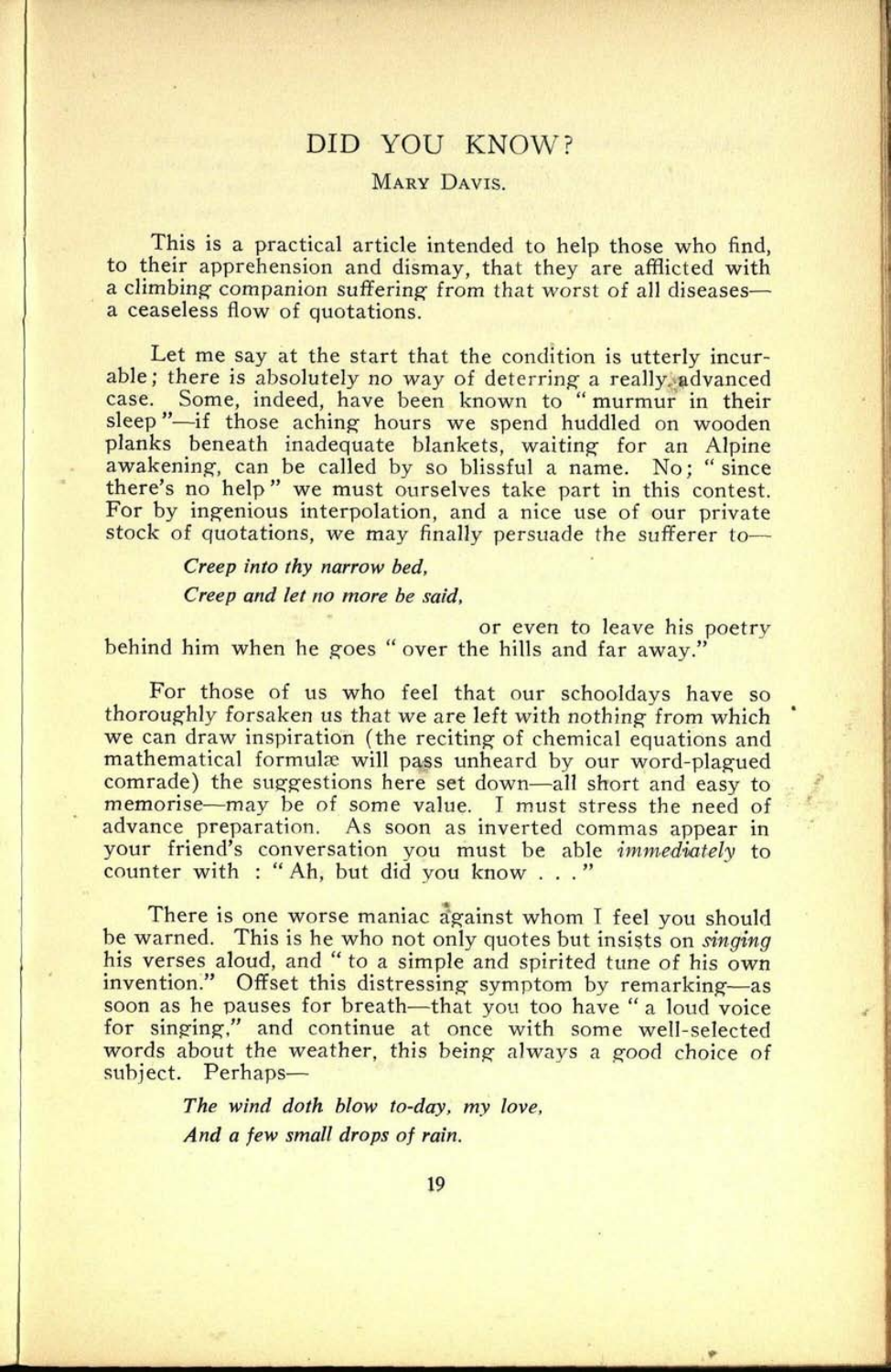**Or** 

*Why puts our Grandam Nature on Her Winter coat, ere Summer's done? What, hath she got an ague fit And thinks to make us hov'ring sit Over her lazy embers? 'Tis so: see, naked Charitie Starves in this frozen age.*

The former is perhaps the more suitable quotation for the newly-married or those couples one sees " about to tie the knot intrinsicate." And the latter extract will serve a three-fold purpose; it will quieten your companion, remind you of those lesser spirits who are still "nodding by the fire," and spur you on towards your chosen climb on Idwal Slabs.

Perhaps, as you plod on your way to the rocks, your thoughts are preoccupied with problems of luncheon sandwiches, ropes and slings, whether this is really the day to lead your first Severe or whether your Second remembered to pu<sup>t</sup> that torch in the rucksack-just in case. Then you may need " simples against forgetfulness," and as you are "treading the well-loved paths" you may pause and say—

> *So, even so I remember it seeing the shadows Weave on the distant hills their tapestry.*

Or, if you tire of walking, remember that

*There are sweet fields that lie Under the mountains, Where life runs pleasantly Like little fountains. There has the sun forgot His cruel fire, And the strong air wanders not From the crag heads higher.*

We all know, too, those days when, as we climb, we find our solitude and peace broken by the trippers from Llandudno or Rhyl. They are most frequently to be met with on the summit of Snowdon, whither (it is rumoured) they have been conveyed by a mechanical contrivance known as a rack-and<sup>p</sup>inion railway. For all such there is but one adequate answer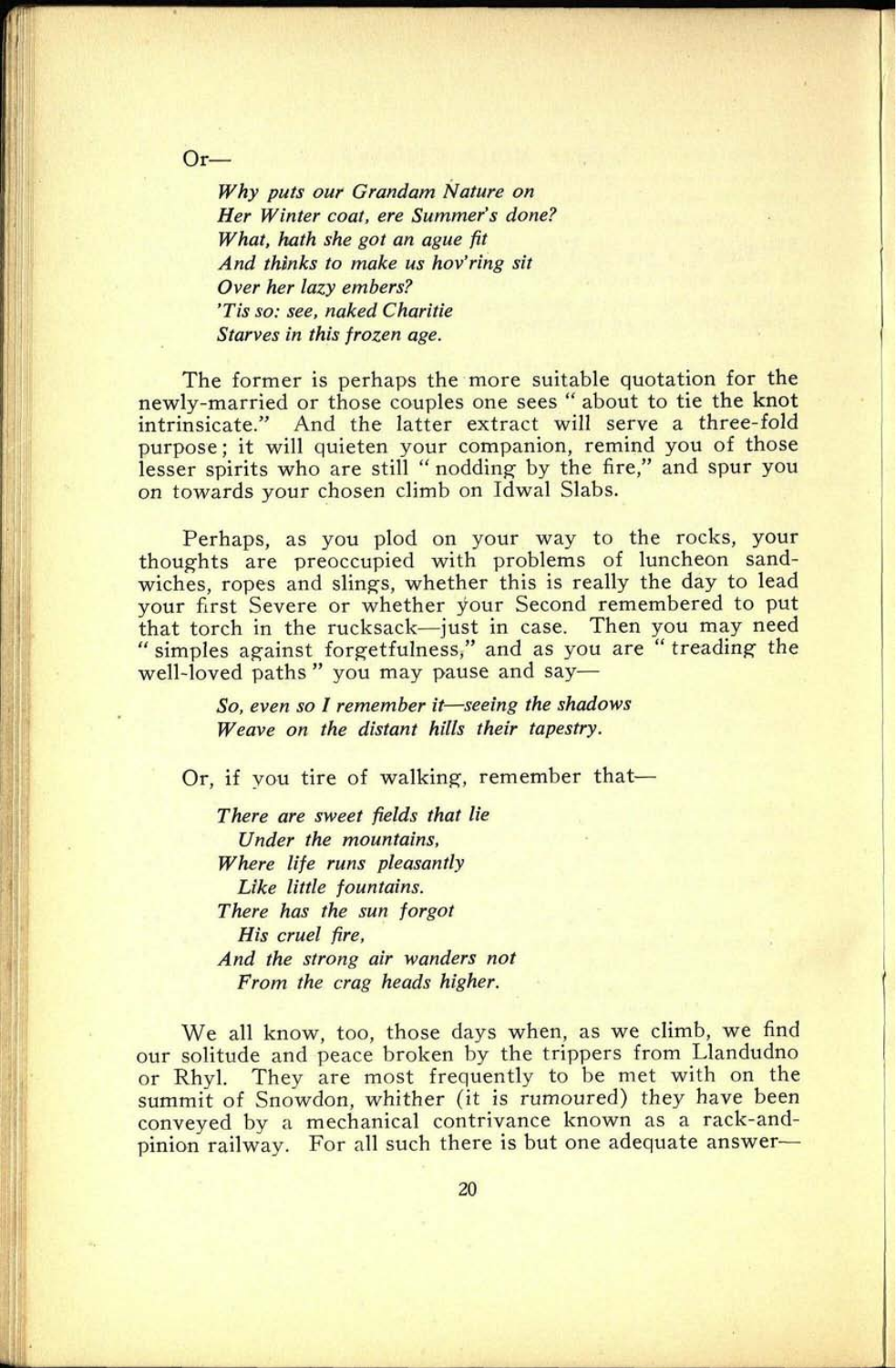*Let them come, stick and drum, and assail me across the grey boulders, <sup>1</sup>will flutter my toes and rattle the screes on {heir shoulders . . . My back shall be blind on their spite, and my rump on their folly, <sup>I</sup>will plod up the ridge to the right, past the crimson-green holly.*

Should your companion favour other and even more colourful comment it is perhaps better to restrain him and lead him on towards " the almost purpledicular crags " where he can

> *Climb, or stand perchance , In ecstasy*  $Fixed$  *and free In a rhyme, As poets do.*

Be careful that as you " rattle the screes" you do not endanger a ubiquitous and advanced climber

> *The Cambrian, Welsh, or mountain sheep Is of the Ovine race; His conversation is not deep, But then-observe his face!*

This creature, which has a habit of appearing unexpectedly on narrow ledges, is sometimes mistaken for a climber who has the misfortune to become cragbound. Our Welsh mists may be responsible for the error. For mist has many strange properties; it will bring " a change in all things made," prompting one to cry out that

> *The rocks have evil faces, Lord, And I am awfully afraid.*

It is at such moments that we should ask-

*What would the world be, once bereft Of wet and of wildness?*

And as we search for that elusive mist-wreathed hold we should remember how often, from " lands less happy," we have murmured

> *Would now the tall swift mists could lay Their wet grasp on my hair, And the great nature of the hills Round me friendly were !*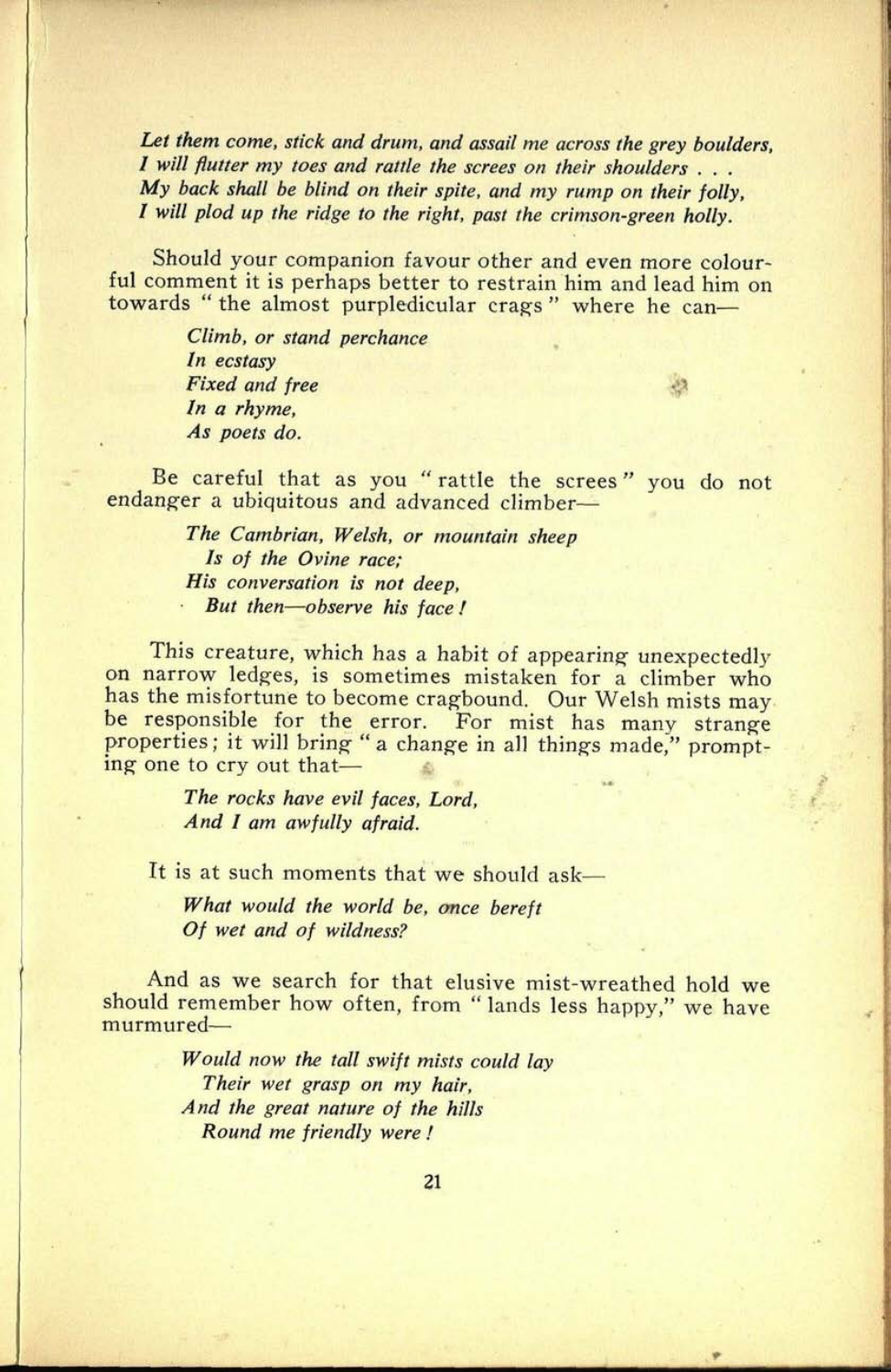After all, "it sufficeth that the day will end "-even a wet one and then there will be " the swing of the accordion in the crowded hut " while our clothes are steaming before the stove and we wave wet socks around the fire.

Perhaps that day will have another following it; an Alpine day, this, when

> *At two in the morning men stir in the bunks, Look out of the windows, put on their boots, Exchange a word with the guardian, curse the cold. And move with a force beyond their own to the high peaks.*

More rarely it may be an off-day, when we can lie and listen while the bees

> *In the warm meridian solitude Hum in the heather round the moorland tarn.*

But perhaps you remark at this point

*Though 1 should sit By some tarn in the hills Using its ink As the spirit wills,*

-yet this is sloth, mere dalliance, and we should be "Away, for we are ready to a man." Our aim should be to go

> *Always a little further: it may be Beyond that last blue mountain barred with snow,*

 $-$ for $-$ 

*You can but take it once The gentian hour and the sun's light.*

It may be that on your return from a less ideal day-one of those peculiarly wet days of the Ogwen valley, for example you will need a greeting for your indolent and bridge-playing friends, still encircling the hut fire. Finger-tips, and nose-tips too, will be speaking eloquently for us:

> *A cold coming we had of it, Just the worst time of the year For a journey, and such a long journey: The ways deep and the weather sharp, The very dead of winter.*